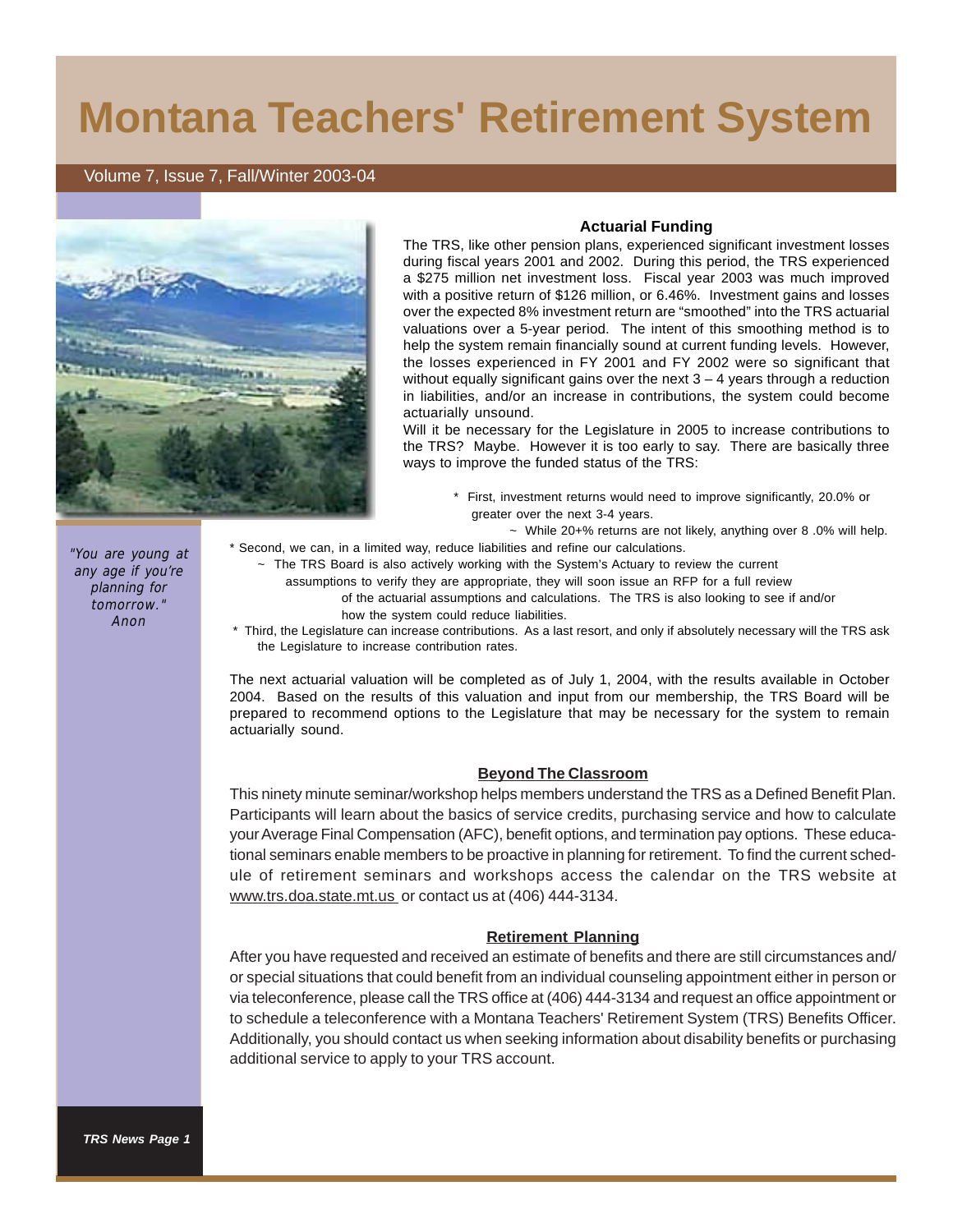### **SOCIAL SECURITY REDUCTIONS**

If you work for an employer who does not withhold Social Security taxes, such as a government agency or an employer in another country, the pension you get based on that work may reduce your Social Security benefits. Your benefit can be reduced in one of two ways. One is the "government pension offset" and applies only if you receive a government pension and are eligible for Social Security benefits as a spouse or widow(er). For more information on the offset, ask the Social Security Administration (SSA) for the factsheet, Government Pension Offset (Publication No. 05-10007). The other way, the "windfall elimination provision", affects how your retirement or disability benefits are figured if you receive a pension from work not covered by Social Security. The formula used to figure your benefit amount is modified, giving you a lower Social Security benefit.

### **Who Is Affected?**

The windfall elimination provision primarily affects people who earned a pension from working for a government agency and also worked at other jobs where they paid Social Security taxes long enough to qualify for retirement or disability benefits. It also may affect you if you earned a pension in any job where you didn't pay Social Security taxes, such as in a foreign country. The modified formula applies to you if you reach 62 or become disabled after 1985 and first become eligible after 1985 for a monthly pension based in whole, or in part, on work where you did not pay Social Security taxes. You're considered eligible for a pension if you meet the pension requirements, even if you continue to work.

**Here's An Important Point:** The windfall elimination provision affects Social Security benefits when any part of a person's federal service after 1956 is covered only under Civil Service Retirement System (CSRS) deductions. However, federal service where Social Security taxes are withheld (Federal Employee Retirement System or CSRS Offset) do not reduce Social Security benefit amounts. The modified formula is used to figure your Social Security benefit beginning with the first month you get both a Social Security benefit and the other pension.

### **Why Is A Different Formula Used?**

The modified formula prevents a windfall to people who would unfairly benefit from provisions aimed at low-income workers. Social Security benefits replace a percentage of a worker's pre-retirement earnings and the benefit computation formula includes factors that make sure lower-paid workers get a higher return than highly paid workers. For example, lower-paid workers could get a Social Security benefit that equals about 60 percent of their pre-retirement earnings. The average replacement rate for highly paid workers is about 25 percent. Before 1983, people who worked in jobs not covered by Social Security received benefits that were computed as if they were long-term, low-wage workers. They received the advantage of higher percentage benefits in addition to their other pension. The modified formula eliminates this windfall.

### **How Does It Work?**

Social Security benefits are based on the worker's average monthly earnings adjusted for inflation. SSA separates your average earnings into three amounts and multiplies the amounts using three factors. For example, for a worker who turns 62 in 2003, the first \$606 of average monthly earnings is multiplied by 90 percent; the next \$3,047 by 32 percent; and the remainder by 15 percent. The 90 percent factor is reduced in the modified formula and phased in for workers who reached age 62 or became disabled between 1986 and 1989. For those who reach 62 or become disabled in 1990 or later, the 90 percent factor is reduced to 40 percent. There are exceptions to this rule. For example, the 90 percent factor is not reduced if you have 30 or more years of "substantial" earnings in a job where you paid Social Security taxes. If you have 21 to 29 years of substantial earnings, the 90 percent factor is reduced to between 45 and 85 percent.

### **Some Exceptions**

The modified formula does not apply to survivors benefits. It also does not apply to you if:

· you are a federal worker first hired after December 31, 1983;

· you were employed on December 31, 1983 by a nonprofit organization that was exempt from Social Security and it became mandatorily covered under Social Security on that date;

- · your only pension is based on railroad employment;
- · your only work where you did not pay Social Security taxes was before 1957; or
- · you have 30 or more years of substantial earnings under Social Security.

#### **Guarantee**

Workers with relatively low pensions are protected because the reduction in the Social Security benefit under the modified formula cannot be more than one-half of that part of the pension attributable to earnings after 1956 not covered by Social Security.

### **For More Information**

### Website: www.socialsecurity.gov

You can call the Social Security Administration at **1-800-772-1213**. They answer questions by phone between 7 a.m. and 7 p.m. on business days and provide information by automated phone service 24 hours a day. If you are deaf or hard of hearing, you may call their TTY number, 1-800-325-0778 between 7 a.m. and 7 p.m. on business days.



"There will come a time when you believe everything is finished. That will be the beginning." Louis L'Amour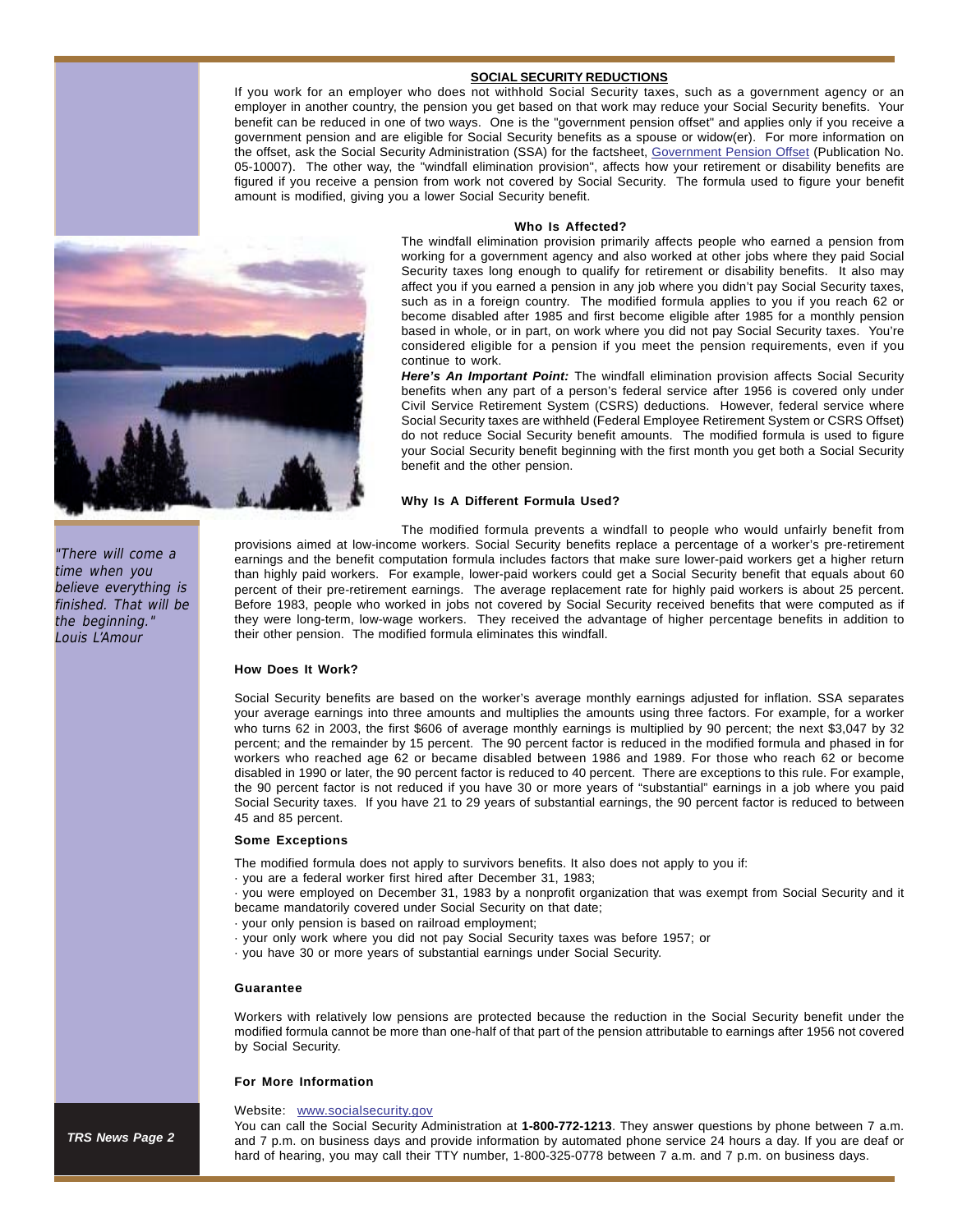# **RETIREE'S CORNER**

### **Post-Retirement Earning Limitations**

As a retired member of the TRS you may be employed in a part-time or substitute position reportable to the Montana TRS and earn, without loss of your retirement benefits, an amount not to exceed the greater of: (1) one-third of the sum of your AFC, plus annual increases equal to the increase in the Consumer Price Index (CPI) in the preceding calendar year(s) since your date of retirement; or (2) one-third of the Median AFC for members retired during the preceding fiscal year as determined by the TRS Board. These earnings are determined on a fiscal year

basis. The TRS retired payroll staff will determine the maximum amount you may earn without affecting your monthly benefit. You and your employer must contact the TRS to verify this information.

### **Changes After Retirement**

Future changes to your home mailing address, federal income tax withholding, Montana state income tax withholding , and/or direct deposit must be submitted to the TRS, in writing, prior to the 15th of the month in which you wish the change(s) to be implemented. Please contact the TRS for the necessary forms or visit our website at www.trs.doa.state.mt.us. .

If you are having the TRS withhold your monthly insurance premium and the premium amount needs to be adjusted, please contact your former employer. All premium amount changes must be submitted to the TRS by your former employer, in writing, prior to the 15th of the month in which the change should occur.

### **Simple Reminders**

Under the statutes governing the retirement system, monthly benefits are payable on the last day of each month. These monthly benefits, however, are mailed from Helena, or electronically deposited into your bank account, on the last business day of the month. For example, your January 2004 benefit will be mailed from Helena or deposited into your bank account on January 30, 2004. As a cost savings measure the TRS provides a "check-stub" only when the net benefit amount of your monthly benefit changes.

### **IMPORTANT**

TRS benefits are only payable for life. The Montana TRS must be notified immediately upon your death or your beneficiary's death.

### **Benefit Adjustments**

A Guaranteed Annual Benefit Adjustment (GABA) is paid each January to all retirees who have been retired for at least 36 months! The January 2004 GABA is 1.5%.

### **Automatic Direct Deposit**

The TRS does offer direct deposit of your monthly benefit to the financial institution of your choice. To sign up for this convenient, safe, and reliable method of deposit contact the TRS today!

### **Montana Retired Educators Association**

The Montana Retired Educators Association, a division of AARP, is an organization of retired teachers, administrators & educational staff. Their purpose is to promote social and economic welfare to members.

MREA has helped realize ten increases in retirement benefits since 1969 MREA helped achieve a GABA of 1.5%, which may be increased to 3% as additional funding becomes available.

If you are interested in more information about MREA, please contact: Tom Altmaier, Treasurer. 1024 Waukesha, Helena, MT 59601

"Education's purpose is to replace an empty mind with an open one."

Malcolm S. Forbes



**TRS News Page 3**